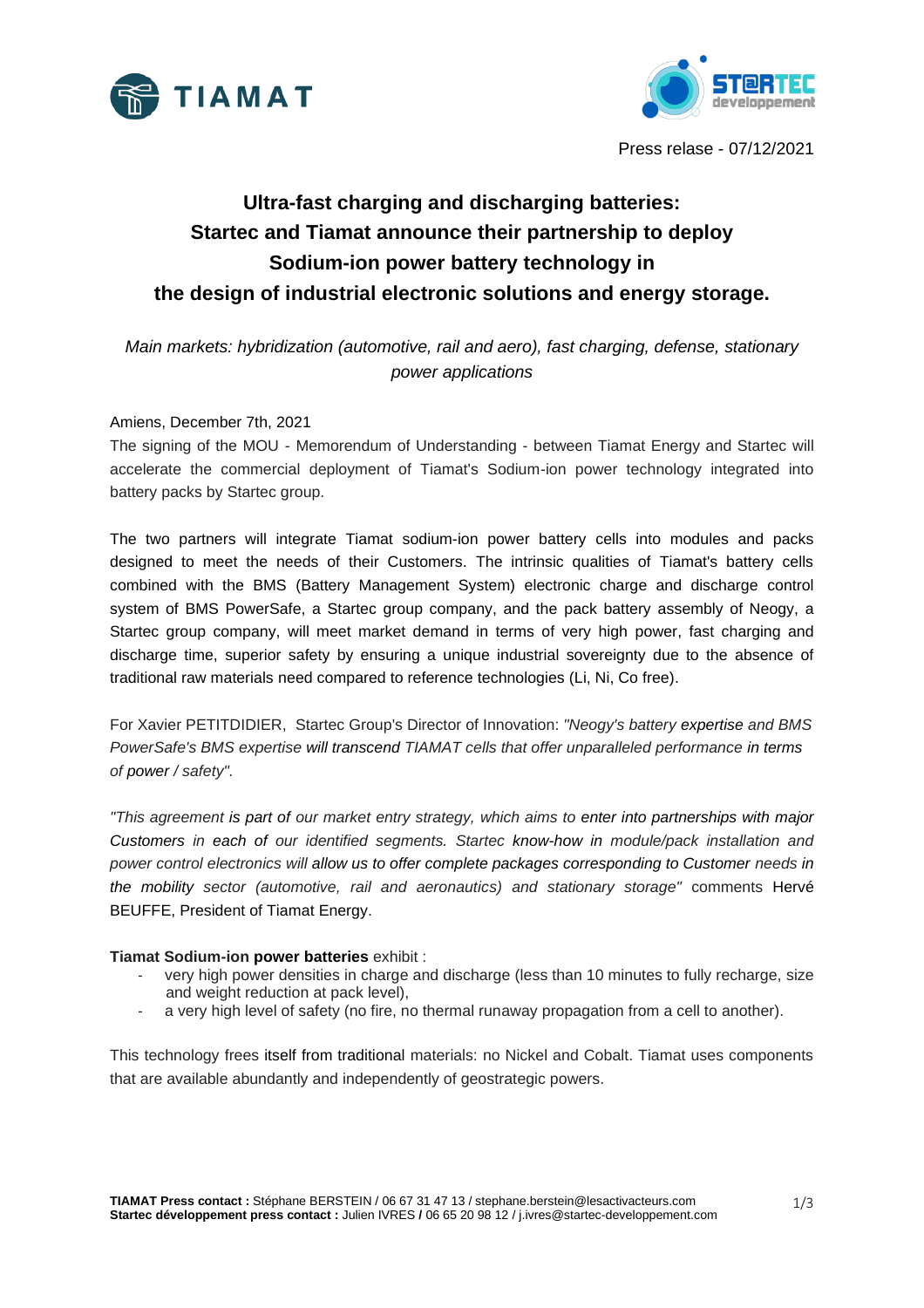



Press relase - 07/12/2021

## **ABOUT TIAMAT ENERGY**

Tiamat develops a new generation of batteries based on electrochemical storage research from the CNRS and CEA. The startup is hosted at the Energy Hub of the Picardy Jules Verne University of Amiens.

Coming from from French scientific excellence recognized internationally with the CNRS research center on energy and supercapacitors, RS2E (Network on Electrochemical Storage of Energy), Tiamat has CNRS innovation as shareholder and benefits from patents protected internationally.

In 2017, researchers from the Electrochemical Energy Storage Network (RS2E), an organization created in 2010 jointly by the Ministry of Research and the CNRS to accelerate technology transfer, combined with an experienced entrepreneur founded Tiamat with a huge ambition: to develop an ecocompatible lithium and cobalt-free battery technology, for power applications in large volumes.

Tiamat ran a first financing round of €1.6 million in 2018 with Picardie Investissement and Finovam as early investors.

2019 sees the first achievements by completing the first Proof of Concept, and by greatly increasing the performance of its power cell.

In 2020, Hervé Beuffe becomes the new president of Tiamat, which is carrying out a 2nd round of €3.5 million with investors Finovam, Picardie Investissement, CAP3RI, Nord France amorçage, Celeste Management, Sicae de la Somme, Sem Somme Energies who thus join CNRS innovation, scientists, founder and president as shareholders.

Since 2021, the company is implementing the Tiamat 2025 strategy.

#### **ABOUT STARTEC DEVELOPPEMENT GROUP**

Based on more than 20 years of experience, Startec Developpement is a French group of companies that design and supply energy transition technologies. The group accompanies customers through its three subsidiaries: Neogy, BMS PowerSafe and Clairitec.

Neogy is a company specialized in the manufacturing of energy storage systems. Neogy offers tailormade battery packs (all types of electrochemistry) for energy storage provided by different energy sources, including electrical energy (Smart Batteries), solar energy (Belios) or hydrogen energy (Hydrogen Energy). Neogy covers the world of electric mobility, robotics and aeronautics. It offers batteries ranging from 150Wh to several MWh.

Specializing in embedded systems intelligence, BMS PowerSafe designs and manufactures intelligent battery management systems (BMS), integrating next-generation software and electronic boards that allow it to be one of the leaders in small electromobility, electric cars, energy storage, defense and aeronautics. Thanks to its expertise, BMS PowerSafe offers the most secure and efficient BMS solutions on the market.